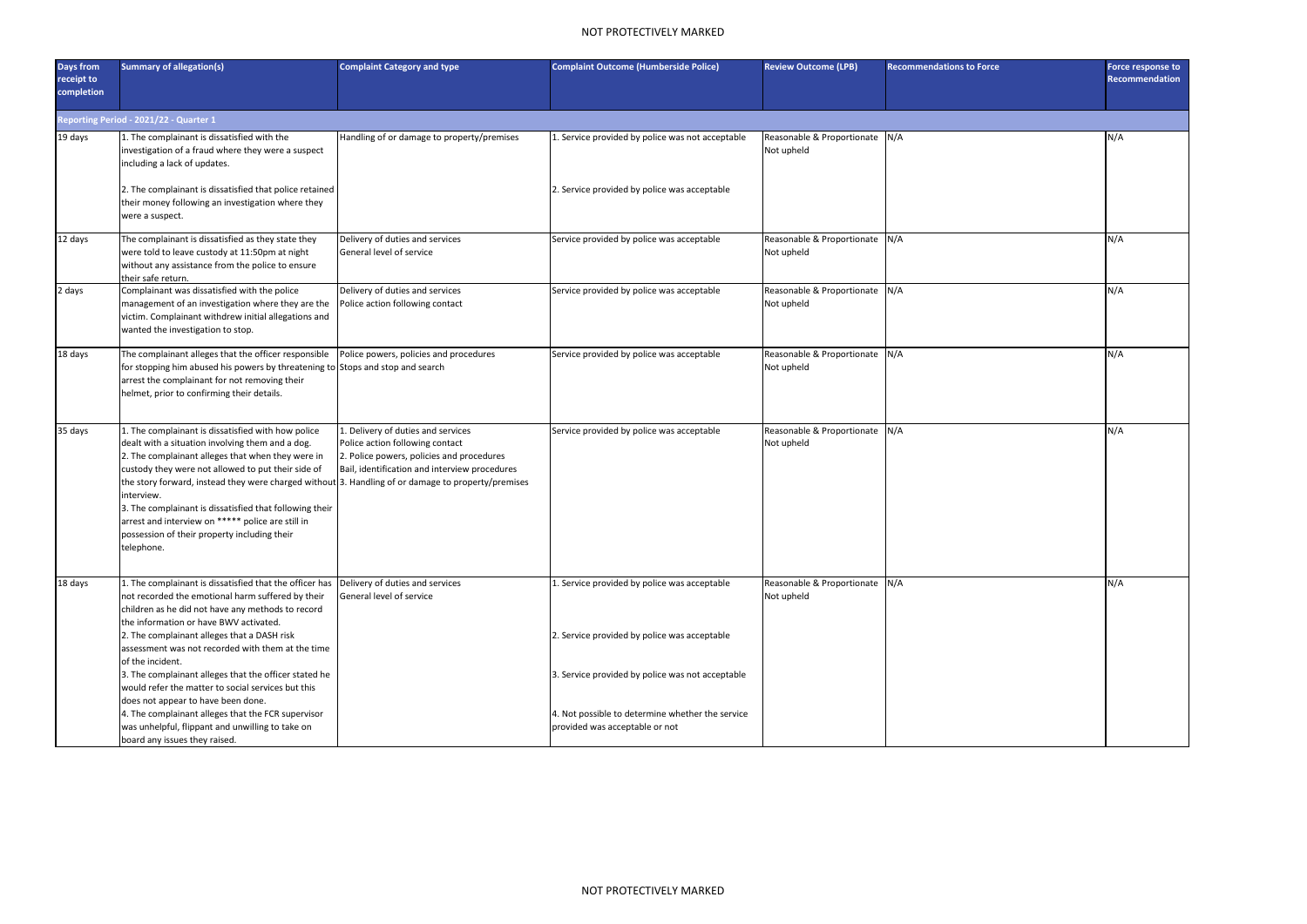| 41 days | The complainant is dissatisfied with the<br>circumstances of them being invited to sign a<br>Community Resolution document on 23 March 2021.                                                                                                                                                                                                                                                                                                                                   | Delivery of duties and services<br>Police action following contact                                                 | Service provided by police was acceptable                                              | Not R&P<br>Upheld                            | That Humberside Police consider:<br>a) all the papers generated by the complaint handling<br>and review report to be forwarded to the force ICU so<br>that they can rule on the complainant's request to<br>have the Community Resolution Notice quashed,<br>rather than have them write in for a third time to the<br>force.<br>b) The complainant is advised that this is what will<br>happen, and any decision that is made will be<br>communicated back to them<br>c) that Reflective Practice Review Process (RPRP) is<br>considered for the officer, in relation to how they<br>dealt with this case. RPRP is a formal review process<br>that an officer goes through with a line manager to<br>address an identified under-performance issue. The<br>officer's manner was professional and seems totally<br>well intentioned, but it would be beneficial for them<br>to reflect on how their lack of introduction, or<br>explanation of the offence and notice, plus lack of<br>knowledge of what the texts said, undermined their<br>work. This left a clear confusion on the complainant's<br>part and an abiding sense of injustice. The reflection<br>would help ensure similar issues do not arise in the<br>future and the officer's performance is improved. | Accepted |
|---------|--------------------------------------------------------------------------------------------------------------------------------------------------------------------------------------------------------------------------------------------------------------------------------------------------------------------------------------------------------------------------------------------------------------------------------------------------------------------------------|--------------------------------------------------------------------------------------------------------------------|----------------------------------------------------------------------------------------|----------------------------------------------|----------------------------------------------------------------------------------------------------------------------------------------------------------------------------------------------------------------------------------------------------------------------------------------------------------------------------------------------------------------------------------------------------------------------------------------------------------------------------------------------------------------------------------------------------------------------------------------------------------------------------------------------------------------------------------------------------------------------------------------------------------------------------------------------------------------------------------------------------------------------------------------------------------------------------------------------------------------------------------------------------------------------------------------------------------------------------------------------------------------------------------------------------------------------------------------------------------------------------------------------------------------------------|----------|
| 16 days | 1. The complainant alleges they have been let down<br>by the Police, due to the lack of investigation into the A4. General level of service.<br>report they made.<br>2. The complainant alleges there was a lack of<br>communication and support by the officers who<br>dealt with the allegations and believes they were<br>only interested in the sexual abuse and didn't take<br>into consideration the other forms of abuse that they<br>suffered; physical and emotional. | A. Delivery of duties and services.<br>A. Delivery of duties and services.<br>A1. Police Action following contact. | A. Service provided by Police was acceptable.<br>Explanation provided.                 | Not upheld                                   | N/A                                                                                                                                                                                                                                                                                                                                                                                                                                                                                                                                                                                                                                                                                                                                                                                                                                                                                                                                                                                                                                                                                                                                                                                                                                                                        | N/A      |
| 24 days | The complainant is dissatisfied that Humberside<br>Police refused to assist in locating their son after he<br>had left hospital before being assessed for his mental<br>health and drug taking.                                                                                                                                                                                                                                                                                | A. Delivery of duties and Services<br>A4 General level of service                                                  | Service provided by Police was acceptable                                              | Reasonable & Proportionate N/A<br>Not upheld |                                                                                                                                                                                                                                                                                                                                                                                                                                                                                                                                                                                                                                                                                                                                                                                                                                                                                                                                                                                                                                                                                                                                                                                                                                                                            | N/A      |
| 29 days | The complainant states that the evidence presented<br>by the police in a case of speeding and wearing of an B7 Evidential Procedures<br>inappropriate visor is incorrect in law, also that the<br>evidence tendered in the officer's statement is an<br>incorrect version of what occurred and what was said<br>irrespective of the Body Worn Recording.                                                                                                                       | <b>B</b> Police Powers and Procedures                                                                              | Service provided by Police was acceptable                                              | Reasonable & Proportionate N/A<br>Not upheld |                                                                                                                                                                                                                                                                                                                                                                                                                                                                                                                                                                                                                                                                                                                                                                                                                                                                                                                                                                                                                                                                                                                                                                                                                                                                            | N/A      |
| 25 days | The complainant feels the police and in particular the A. Delivery of Duties and Services<br>officer in the case are not supporting or listening to<br>their wishes or reasons why they wish the police to<br>withdraw an allegation of Domestic Abuse against<br>their partner.                                                                                                                                                                                               | A1 Police action following contact                                                                                 | Service provided by Police was acceptable                                              | Reasonable & Proportionate N/A<br>Not upheld |                                                                                                                                                                                                                                                                                                                                                                                                                                                                                                                                                                                                                                                                                                                                                                                                                                                                                                                                                                                                                                                                                                                                                                                                                                                                            | N/A      |
| 24 days | The complainant is dissatisfied with the progress of<br>an investigation which was reported to the police in<br>June of 2018.                                                                                                                                                                                                                                                                                                                                                  | A. Delivery of Duties and Services<br>A1 Police action following contact                                           | It is not possible to determine whether the service<br>provided was acceptable or not. | Reasonable & Proportionate N/A<br>Not upheld |                                                                                                                                                                                                                                                                                                                                                                                                                                                                                                                                                                                                                                                                                                                                                                                                                                                                                                                                                                                                                                                                                                                                                                                                                                                                            | N/A      |
| 22 days | The complainant is dissatisfied with the investigation<br>of a burglary where they are the victim.                                                                                                                                                                                                                                                                                                                                                                             | . Delivery of duties and Services<br>A4 General level of service                                                   | It is not possible to determine whether the service<br>provided was acceptable or not. | Reasonable & Proportionate N/A<br>Not upheld |                                                                                                                                                                                                                                                                                                                                                                                                                                                                                                                                                                                                                                                                                                                                                                                                                                                                                                                                                                                                                                                                                                                                                                                                                                                                            | N/A      |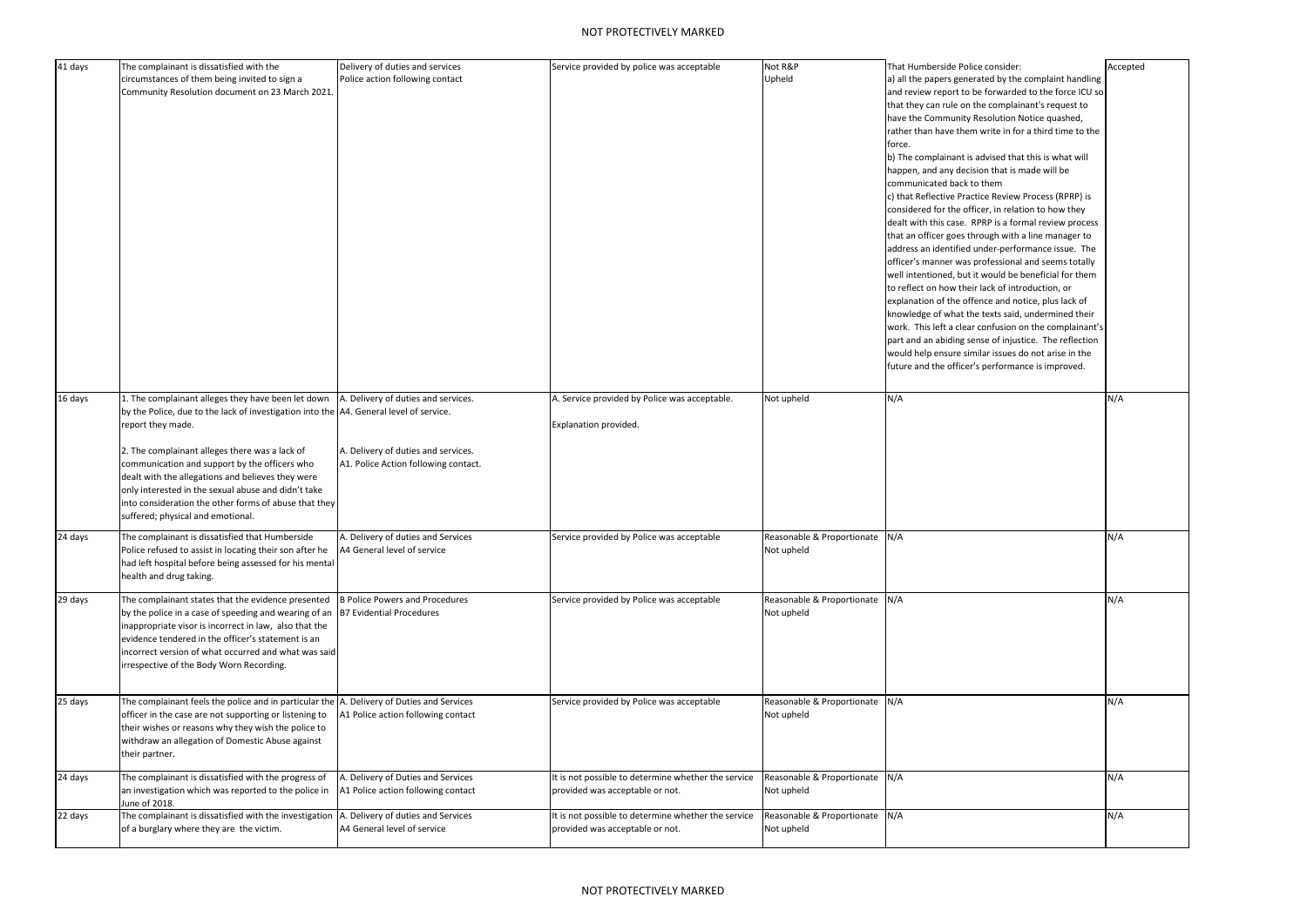## NOT PROTECTIVELY MARKED

| 23 days | The complainant alleges the police did not<br>investigate their allegations of sexual assault at the<br>time they happened and did not speak with their<br>mother, and when they did approach them a year<br>later in a prison public visiting room, he felt too<br>uncomfortable due to the setting and other people<br>being present, to be confident to discuss it.                                               | A. Delivery of Duties and Services<br>A1 Police action following contact                                                                              | 1. Service provided by police was not acceptable<br>(part 1 of complaint)<br>2. It is not possible to determine whether the<br>service provided was acceptable or not (part 2 of<br>complaint) | Reasonable & Proportionate N/A<br>Not upheld | N/A |
|---------|----------------------------------------------------------------------------------------------------------------------------------------------------------------------------------------------------------------------------------------------------------------------------------------------------------------------------------------------------------------------------------------------------------------------|-------------------------------------------------------------------------------------------------------------------------------------------------------|------------------------------------------------------------------------------------------------------------------------------------------------------------------------------------------------|----------------------------------------------|-----|
| 15 days | L. The complainant alleges that an officer who is<br>dealing with an investigation where they are the<br>victim, has lied, changed her mind, and put the case<br>in jeopardy.<br>2. The complainant alleges that an officer has<br>shouted at them over the telephone and made them<br>cry.                                                                                                                          | A. Delivery of duties and Services<br>A4 General level of service                                                                                     | 1. Service provided by Police was acceptable (part 1<br>of complaint)<br>2. It is not possible to determine whether the<br>service provided was acceptable or not. (part 2)                    | Reasonable & Proportionate N/A<br>Not upheld | N/A |
| 25 days | The complainant is dissatisfied with numerous<br>aspects of them being stopped by the police on<br>*****                                                                                                                                                                                                                                                                                                             | A. Delivery of Duties and Services<br>A1 Police action following contact                                                                              | Service provided by police was acceptable                                                                                                                                                      | Reasonable & Proportionate N/A<br>Not upheld | N/A |
| 25 days | The complainant is dissatisfied that officers entered<br>their address on *****, that they snooped about and $\vert$ A1 Police action following contact<br>escalated the situation                                                                                                                                                                                                                                   | A. Delivery of Duties and Services                                                                                                                    | Service provided by Police was acceptable                                                                                                                                                      | Reasonable & Proportionate N/A<br>Not upheld | N/A |
| 17 days | The complainant is dissatisfied that numerous police<br>officers have not replied to communication from<br>them.                                                                                                                                                                                                                                                                                                     | A. Delivery of Duties and Services<br>A1 Police action following contact                                                                              | Service provided by Police was acceptable                                                                                                                                                      | Reasonable & Proportionate N/A<br>Not upheld | N/A |
| 15 days | . The complainant was involved in a RTC. He alleges<br>the attending officers were inept.<br>2. The complainant alleges that one officer showed<br>bias.                                                                                                                                                                                                                                                             | A. Delivery of Duties and Services<br>A1 Police action following contact (Part 1)<br>H. Individual Behaviour<br>H4. Lack of fairness and impartaility | Service provided by Police was acceptable (Part 1)<br>It is not possible to determine whether the service<br>provided was acceptable or not (part 2)                                           | Reasonable & Proportionate N/A<br>Not upheld | N/A |
| 16 days | The complainant alleges that their tenancy has been<br>undermined by a new landlord who has tried to evict   A1 Police action following contact<br>them. They complain that the police have not taken<br>sufficient action to protect them as a vulnerable<br>seriously ill victim and nor have they relied upon<br>harassment or eviction laws to prevent the new<br>landlord from continuing threats and eviction. | A. Delivery of Duties and Services                                                                                                                    | Service provided by police was not acceptable                                                                                                                                                  | Reasonable & Proportionate N/A<br>Not upheld | N/A |
| 16 days | The complainant alleges that an Acer tablet<br>computer was removed from their house during an<br>investigation, but when it was returned it was<br>damaged and unusable.                                                                                                                                                                                                                                            | C. Handling of or damage to property/premises                                                                                                         | It is not possible to determine whether the service<br>provided was acceptable or not.                                                                                                         | Reasonable & Proportionate N/A<br>Not upheld | N/A |
| 16 days | 1. The complainant alleges that the phone was put<br>down on them.                                                                                                                                                                                                                                                                                                                                                   | A. Delivery of Duties and Services<br>A4. General level of service                                                                                    | Service provided by Police was acceptable                                                                                                                                                      | Reasonable & Proportionate N/A<br>Not upheld | N/A |
|         | 2. The complainant alleges they have been accused<br>of being rude by the police which they find upsetting  A4. General level of service<br>and causes them harassment. Also does not like<br>being interrupted when they are speaking.                                                                                                                                                                              | A. Delivery of Duties and Services                                                                                                                    | Service provided by Police was acceptable                                                                                                                                                      |                                              |     |
|         | 3. The complainant alleges their calls to the FCR have A. Delivery of Duties and Services<br>not brought them the appropriate outcome they<br>desired regarding a report of intimidation by cyclists<br>riding on the pavement and theft of her car.                                                                                                                                                                 | A4. General level of service                                                                                                                          | Service provided by Police was acceptable                                                                                                                                                      |                                              |     |